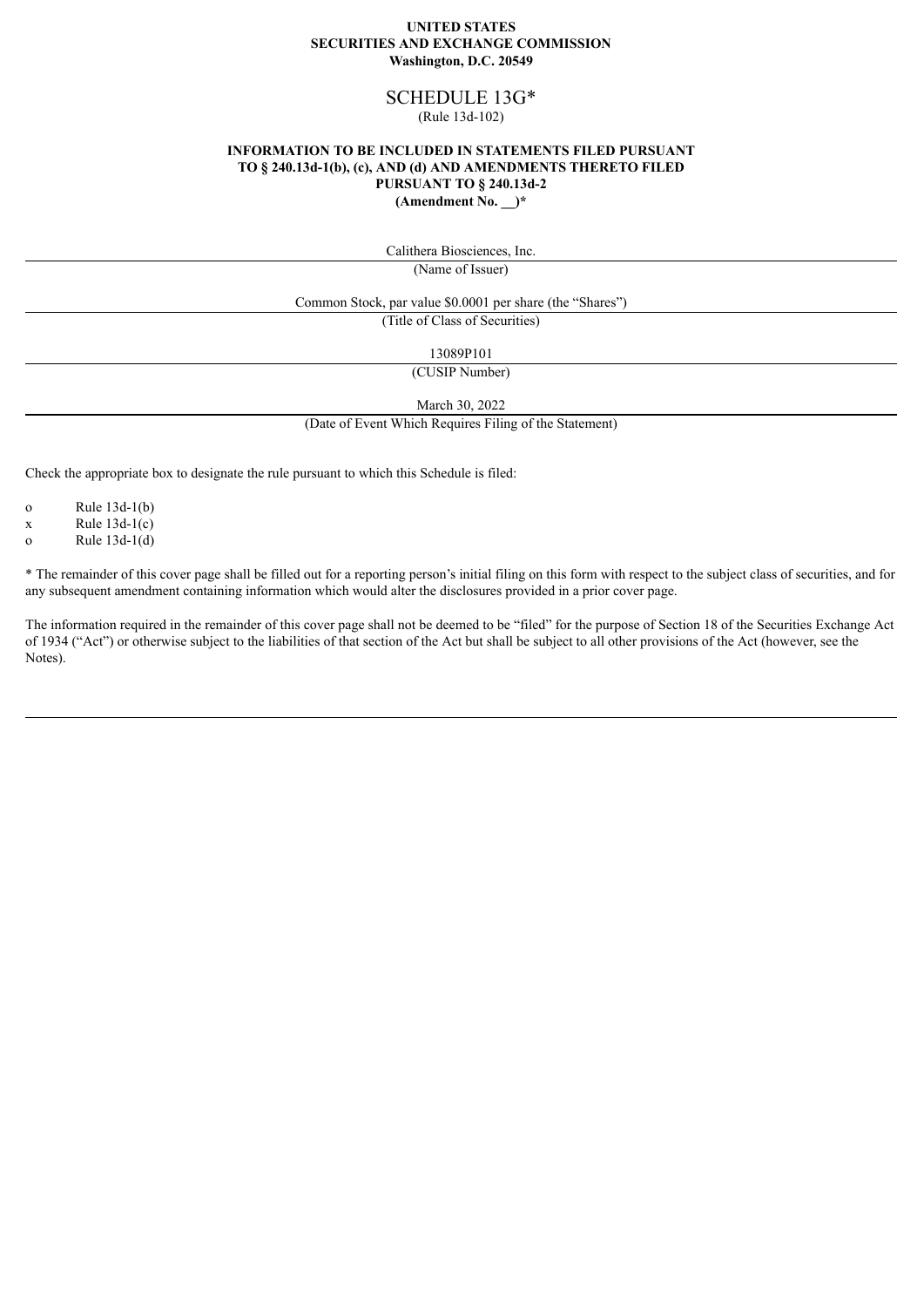# CUSIP NO. 13089P101 **13G** Page 2 of 13 Pages

| 1.                                                                      | NAME OF REPORTING PERSONS                         |    |                                                              |                    |  |
|-------------------------------------------------------------------------|---------------------------------------------------|----|--------------------------------------------------------------|--------------------|--|
|                                                                         | <b>Citadel Advisors LLC</b>                       |    |                                                              |                    |  |
| 2.                                                                      | CHECK THE APPROPRIATE BOX IF A MEMBER OF A GROUP  |    |                                                              | $(a)$ o<br>$(b)$ 0 |  |
| 3.                                                                      | <b>SEC USE ONLY</b>                               |    |                                                              |                    |  |
| 4.                                                                      |                                                   |    | CITIZENSHIP OR PLACE OF ORGANIZATION                         |                    |  |
|                                                                         | <b>Delaware</b>                                   |    |                                                              |                    |  |
|                                                                         |                                                   | 5. | <b>SOLE VOTING POWER</b>                                     |                    |  |
|                                                                         |                                                   |    | $\bf{0}$                                                     |                    |  |
|                                                                         | <b>NUMBER OF</b><br><b>SHARES</b>                 | 6. | <b>SHARED VOTING POWER</b>                                   |                    |  |
|                                                                         | <b>BENEFICIALLY</b><br><b>OWNED BY</b>            |    | 4,993,833 Shares                                             |                    |  |
|                                                                         | <b>EACH</b><br><b>REPORTING</b>                   | 7. | <b>SOLE DISPOSITIVE POWER</b>                                |                    |  |
|                                                                         | <b>PERSON</b><br><b>WITH</b>                      |    | $\bf{0}$                                                     |                    |  |
|                                                                         |                                                   | 8. | SHARED DISPOSITIVE POWER                                     |                    |  |
|                                                                         |                                                   |    | See Row 6 above                                              |                    |  |
| 9.                                                                      |                                                   |    | AGGREGATE AMOUNT BENEFICIALLY OWNED BY EACH REPORTING PERSON |                    |  |
|                                                                         | See Row 6 above                                   |    |                                                              |                    |  |
| 10.<br>CHECK IF THE AGGREGATE AMOUNT IN ROW (9) EXCLUDES CERTAIN SHARES |                                                   |    |                                                              | $\Omega$           |  |
|                                                                         |                                                   |    |                                                              |                    |  |
| 11.                                                                     | PERCENT OF CLASS REPRESENTED BY AMOUNT IN ROW (9) |    |                                                              |                    |  |
|                                                                         | $5.3\%$ <sup>1</sup>                              |    |                                                              |                    |  |
| 12.                                                                     | TYPE OF REPORTING PERSON                          |    |                                                              |                    |  |
|                                                                         | IA; OO; HC                                        |    |                                                              |                    |  |
|                                                                         |                                                   |    |                                                              |                    |  |

<sup>1</sup> The percentages reported in this Schedule 13G are based upon 93,632,918 Shares outstanding comprised of (i) 92,632,918 Shares outstanding as of April 1, 2022 (according to the issuer's prospectus as filed with the Securities and Exchange Commission on March 31, 2022), and (ii) 1,000,000 shares issuable upon the exercise of certain warrants held by affiliates of the Reporting Persons. Except as described in the preceding sentence, all Shares for the holdings of the reporting persons reported in this Schedule 13G are as of the opening of the market on April 11, 2022.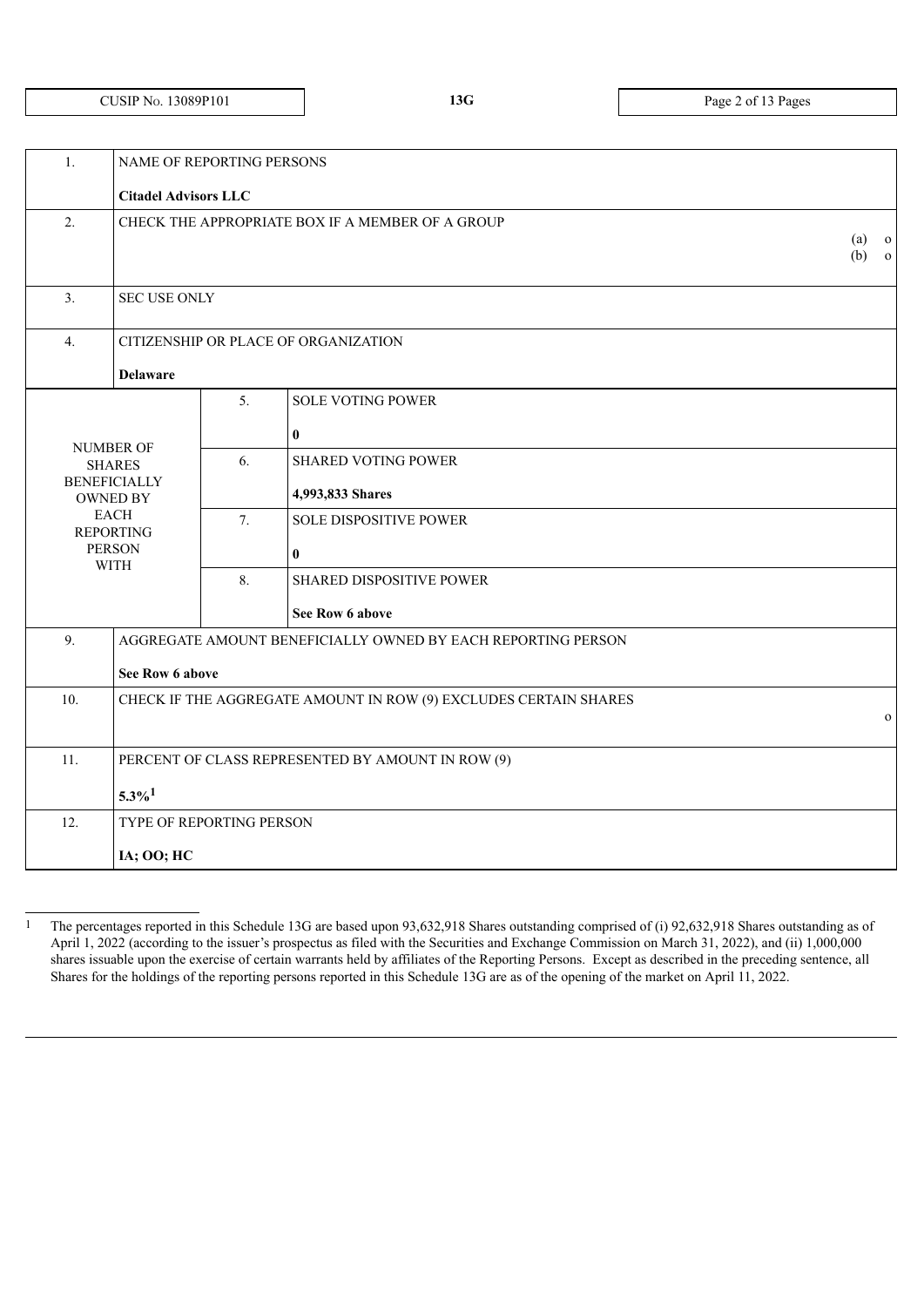| 1.                                     | NAME OF REPORTING PERSONS                                        |                                                  |                                                              |                                |  |
|----------------------------------------|------------------------------------------------------------------|--------------------------------------------------|--------------------------------------------------------------|--------------------------------|--|
|                                        | <b>Citadel Advisors Holdings LP</b>                              |                                                  |                                                              |                                |  |
| $\overline{2}$ .                       |                                                                  | CHECK THE APPROPRIATE BOX IF A MEMBER OF A GROUP | (a)<br>$\overline{O}$                                        |                                |  |
|                                        |                                                                  |                                                  |                                                              | (b)<br>$\overline{\mathbf{0}}$ |  |
| 3.                                     | <b>SEC USE ONLY</b>                                              |                                                  |                                                              |                                |  |
|                                        |                                                                  |                                                  |                                                              |                                |  |
| 4.                                     |                                                                  |                                                  | CITIZENSHIP OR PLACE OF ORGANIZATION                         |                                |  |
|                                        | <b>Delaware</b>                                                  |                                                  |                                                              |                                |  |
|                                        |                                                                  | 5.                                               | <b>SOLE VOTING POWER</b>                                     |                                |  |
| <b>NUMBER OF</b>                       |                                                                  |                                                  | $\bf{0}$                                                     |                                |  |
| <b>SHARES</b>                          |                                                                  | 6.                                               | <b>SHARED VOTING POWER</b>                                   |                                |  |
| <b>BENEFICIALLY</b><br><b>OWNED BY</b> |                                                                  |                                                  | 4,993,833 Shares                                             |                                |  |
| <b>REPORTING</b>                       | <b>EACH</b>                                                      | 7.                                               | <b>SOLE DISPOSITIVE POWER</b>                                |                                |  |
| <b>PERSON</b><br><b>WITH</b>           |                                                                  |                                                  | $\bf{0}$                                                     |                                |  |
|                                        |                                                                  | 8.                                               | SHARED DISPOSITIVE POWER                                     |                                |  |
|                                        |                                                                  |                                                  | See Row 6 above                                              |                                |  |
| 9.                                     |                                                                  |                                                  | AGGREGATE AMOUNT BENEFICIALLY OWNED BY EACH REPORTING PERSON |                                |  |
|                                        | See Row 6 above                                                  |                                                  |                                                              |                                |  |
| 10.                                    | CHECK IF THE AGGREGATE AMOUNT IN ROW (9) EXCLUDES CERTAIN SHARES |                                                  |                                                              |                                |  |
|                                        |                                                                  |                                                  |                                                              | $\mathbf{O}$                   |  |
| 11.                                    |                                                                  |                                                  | PERCENT OF CLASS REPRESENTED BY AMOUNT IN ROW (9)            |                                |  |
|                                        | 5.3%                                                             |                                                  |                                                              |                                |  |
| 12.                                    | TYPE OF REPORTING PERSON                                         |                                                  |                                                              |                                |  |
|                                        | PN; HC                                                           |                                                  |                                                              |                                |  |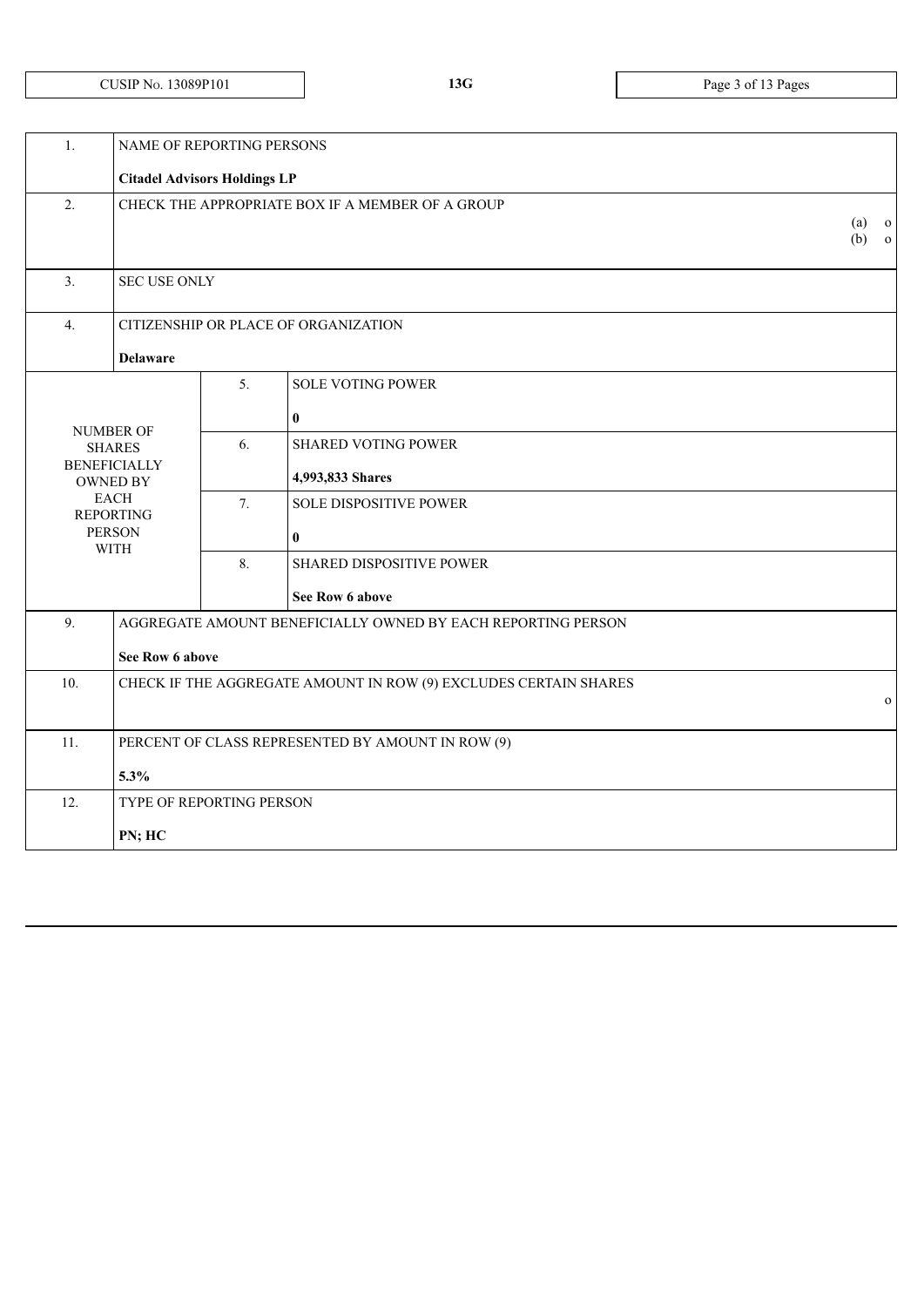# CUSIP NO. 13089P101 **13G** Page 4 of 13 Pages

| 1.<br>NAME OF REPORTING PERSONS |                                                                                  |    |                                                              |  |  |
|---------------------------------|----------------------------------------------------------------------------------|----|--------------------------------------------------------------|--|--|
|                                 |                                                                                  |    |                                                              |  |  |
| 2.                              | CHECK THE APPROPRIATE BOX IF A MEMBER OF A GROUP                                 |    |                                                              |  |  |
| 3.                              | <b>SEC USE ONLY</b>                                                              |    |                                                              |  |  |
| 4.                              |                                                                                  |    | CITIZENSHIP OR PLACE OF ORGANIZATION                         |  |  |
|                                 | <b>Delaware</b>                                                                  |    |                                                              |  |  |
|                                 |                                                                                  | 5. | <b>SOLE VOTING POWER</b>                                     |  |  |
|                                 |                                                                                  |    | $\bf{0}$                                                     |  |  |
|                                 | <b>NUMBER OF</b><br><b>SHARES</b>                                                | 6. | <b>SHARED VOTING POWER</b>                                   |  |  |
|                                 | <b>BENEFICIALLY</b><br><b>OWNED BY</b>                                           |    | 4,993,833 Shares                                             |  |  |
|                                 | <b>EACH</b><br><b>REPORTING</b>                                                  | 7. | <b>SOLE DISPOSITIVE POWER</b>                                |  |  |
|                                 | <b>PERSON</b><br><b>WITH</b>                                                     |    | $\bf{0}$                                                     |  |  |
|                                 |                                                                                  | 8. | SHARED DISPOSITIVE POWER                                     |  |  |
|                                 |                                                                                  |    | See Row 6 above                                              |  |  |
| 9.                              |                                                                                  |    | AGGREGATE AMOUNT BENEFICIALLY OWNED BY EACH REPORTING PERSON |  |  |
|                                 | See Row 6 above                                                                  |    |                                                              |  |  |
| 10.                             | CHECK IF THE AGGREGATE AMOUNT IN ROW (9) EXCLUDES CERTAIN SHARES<br>$\mathbf{O}$ |    |                                                              |  |  |
| 11.                             | PERCENT OF CLASS REPRESENTED BY AMOUNT IN ROW (9)                                |    |                                                              |  |  |
|                                 | 5.3%                                                                             |    |                                                              |  |  |
| 12.                             | TYPE OF REPORTING PERSON                                                         |    |                                                              |  |  |
|                                 | <b>OO; HC</b>                                                                    |    |                                                              |  |  |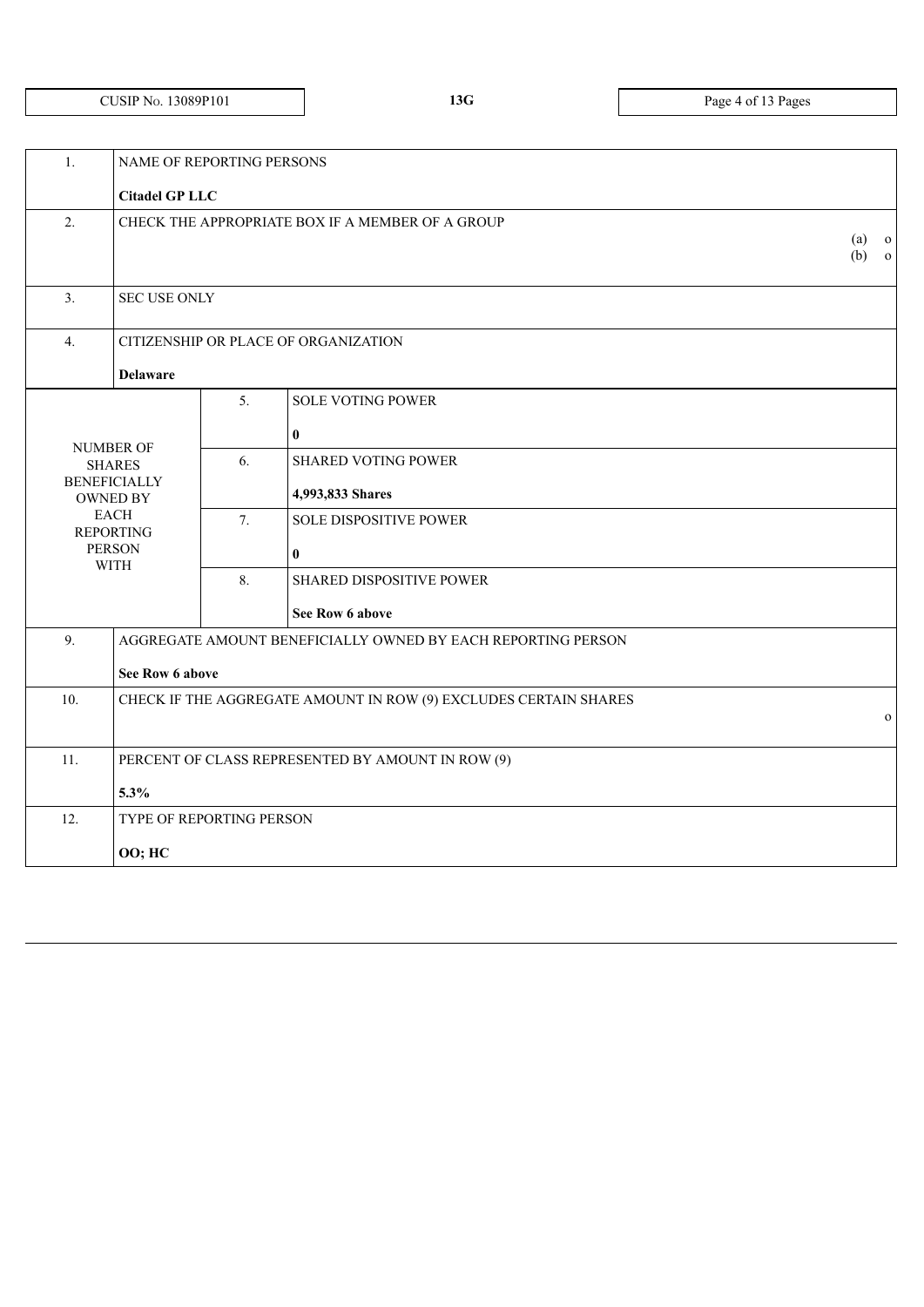# CUSIP NO. 13089P101 **13G** Page 5 of 13 Pages

| 1.  | NAME OF REPORTING PERSONS              |                                                  |                                                                  |              |              |
|-----|----------------------------------------|--------------------------------------------------|------------------------------------------------------------------|--------------|--------------|
|     | <b>Citadel Securities LLC</b>          |                                                  |                                                                  |              |              |
| 2.  |                                        | CHECK THE APPROPRIATE BOX IF A MEMBER OF A GROUP | (a)                                                              | $\mathbf{o}$ |              |
|     |                                        |                                                  |                                                                  |              |              |
|     |                                        |                                                  |                                                                  |              |              |
| 3.  | <b>SEC USE ONLY</b>                    |                                                  |                                                                  |              |              |
| 4.  |                                        |                                                  | CITIZENSHIP OR PLACE OF ORGANIZATION                             |              |              |
|     | <b>Delaware</b>                        |                                                  |                                                                  |              |              |
|     |                                        | 5 <sub>1</sub>                                   | <b>SOLE VOTING POWER</b>                                         |              |              |
|     |                                        |                                                  | $\bf{0}$                                                         |              |              |
|     | <b>NUMBER OF</b><br><b>SHARES</b>      | 6.                                               | <b>SHARED VOTING POWER</b>                                       |              |              |
|     | <b>BENEFICIALLY</b><br><b>OWNED BY</b> |                                                  | 40,814 Shares                                                    |              |              |
|     | <b>EACH</b><br><b>REPORTING</b>        | 7.                                               | <b>SOLE DISPOSITIVE POWER</b>                                    |              |              |
|     | <b>PERSON</b><br><b>WITH</b>           |                                                  | $\bf{0}$                                                         |              |              |
|     |                                        |                                                  | SHARED DISPOSITIVE POWER                                         |              |              |
|     |                                        |                                                  | See Row 6 above                                                  |              |              |
| 9.  |                                        |                                                  | AGGREGATE AMOUNT BENEFICIALLY OWNED BY EACH REPORTING PERSON     |              |              |
|     | See Row 6 above                        |                                                  |                                                                  |              |              |
| 10. |                                        |                                                  | CHECK IF THE AGGREGATE AMOUNT IN ROW (9) EXCLUDES CERTAIN SHARES |              |              |
|     |                                        |                                                  |                                                                  |              | $\mathbf{o}$ |
| 11. |                                        |                                                  | PERCENT OF CLASS REPRESENTED BY AMOUNT IN ROW (9)                |              |              |
|     | $0.0\%$                                |                                                  |                                                                  |              |              |
| 12. | TYPE OF REPORTING PERSON               |                                                  |                                                                  |              |              |
|     | <b>BD</b> ; OO                         |                                                  |                                                                  |              |              |
|     |                                        |                                                  |                                                                  |              |              |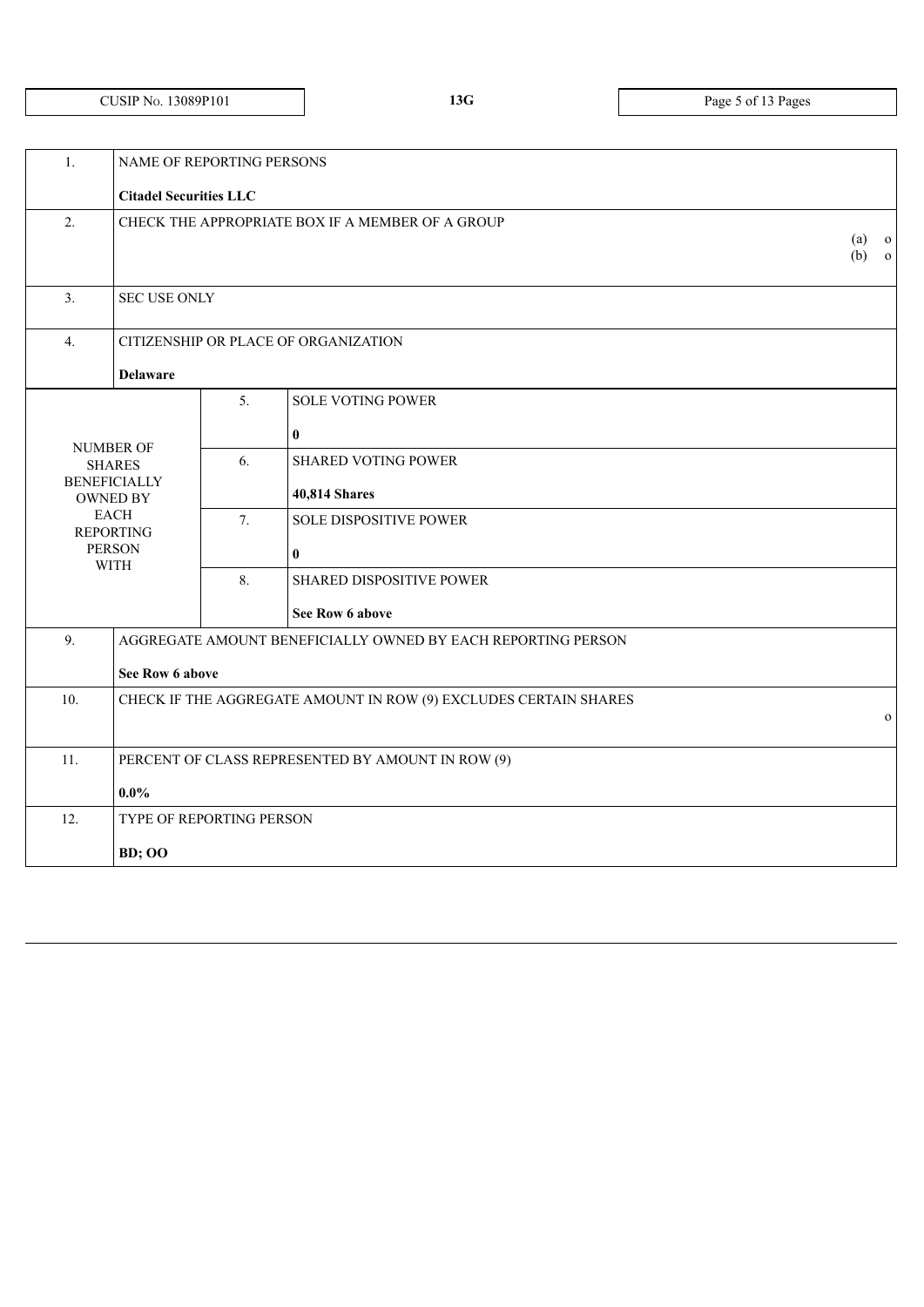**13G** Page 6 of 13 Pages

| 1.                                                                 | NAME OF REPORTING PERSONS                         |                    |                                                                  |              |  |  |
|--------------------------------------------------------------------|---------------------------------------------------|--------------------|------------------------------------------------------------------|--------------|--|--|
|                                                                    | <b>Citadel Securities Group LP</b>                |                    |                                                                  |              |  |  |
| $\overline{2}$ .                                                   | CHECK THE APPROPRIATE BOX IF A MEMBER OF A GROUP  | $(a)$ o<br>$(b)$ 0 |                                                                  |              |  |  |
| 3.                                                                 | <b>SEC USE ONLY</b>                               |                    |                                                                  |              |  |  |
| 4.                                                                 |                                                   |                    | CITIZENSHIP OR PLACE OF ORGANIZATION                             |              |  |  |
|                                                                    | <b>Delaware</b>                                   |                    |                                                                  |              |  |  |
|                                                                    |                                                   | 5.                 | <b>SOLE VOTING POWER</b>                                         |              |  |  |
|                                                                    |                                                   |                    | $\bf{0}$                                                         |              |  |  |
| <b>NUMBER OF</b>                                                   | <b>SHARES</b>                                     | 6.                 | <b>SHARED VOTING POWER</b>                                       |              |  |  |
|                                                                    | <b>BENEFICIALLY</b><br><b>OWNED BY</b>            |                    | 41,244 Shares                                                    |              |  |  |
|                                                                    | <b>EACH</b><br><b>REPORTING</b>                   | 7.                 | <b>SOLE DISPOSITIVE POWER</b>                                    |              |  |  |
| <b>PERSON</b>                                                      |                                                   |                    | $\bf{0}$                                                         |              |  |  |
|                                                                    | <b>WITH</b>                                       | 8.                 | <b>SHARED DISPOSITIVE POWER</b>                                  |              |  |  |
|                                                                    |                                                   |                    | See Row 6 above                                                  |              |  |  |
| 9.<br>AGGREGATE AMOUNT BENEFICIALLY OWNED BY EACH REPORTING PERSON |                                                   |                    |                                                                  |              |  |  |
|                                                                    | See Row 6 above                                   |                    |                                                                  |              |  |  |
| 10.                                                                |                                                   |                    | CHECK IF THE AGGREGATE AMOUNT IN ROW (9) EXCLUDES CERTAIN SHARES |              |  |  |
|                                                                    |                                                   |                    |                                                                  | $\mathbf{O}$ |  |  |
| 11.                                                                | PERCENT OF CLASS REPRESENTED BY AMOUNT IN ROW (9) |                    |                                                                  |              |  |  |
| $0.0\%$                                                            |                                                   |                    |                                                                  |              |  |  |
| 12.                                                                | TYPE OF REPORTING PERSON                          |                    |                                                                  |              |  |  |
| PN; HC                                                             |                                                   |                    |                                                                  |              |  |  |
|                                                                    |                                                   |                    |                                                                  |              |  |  |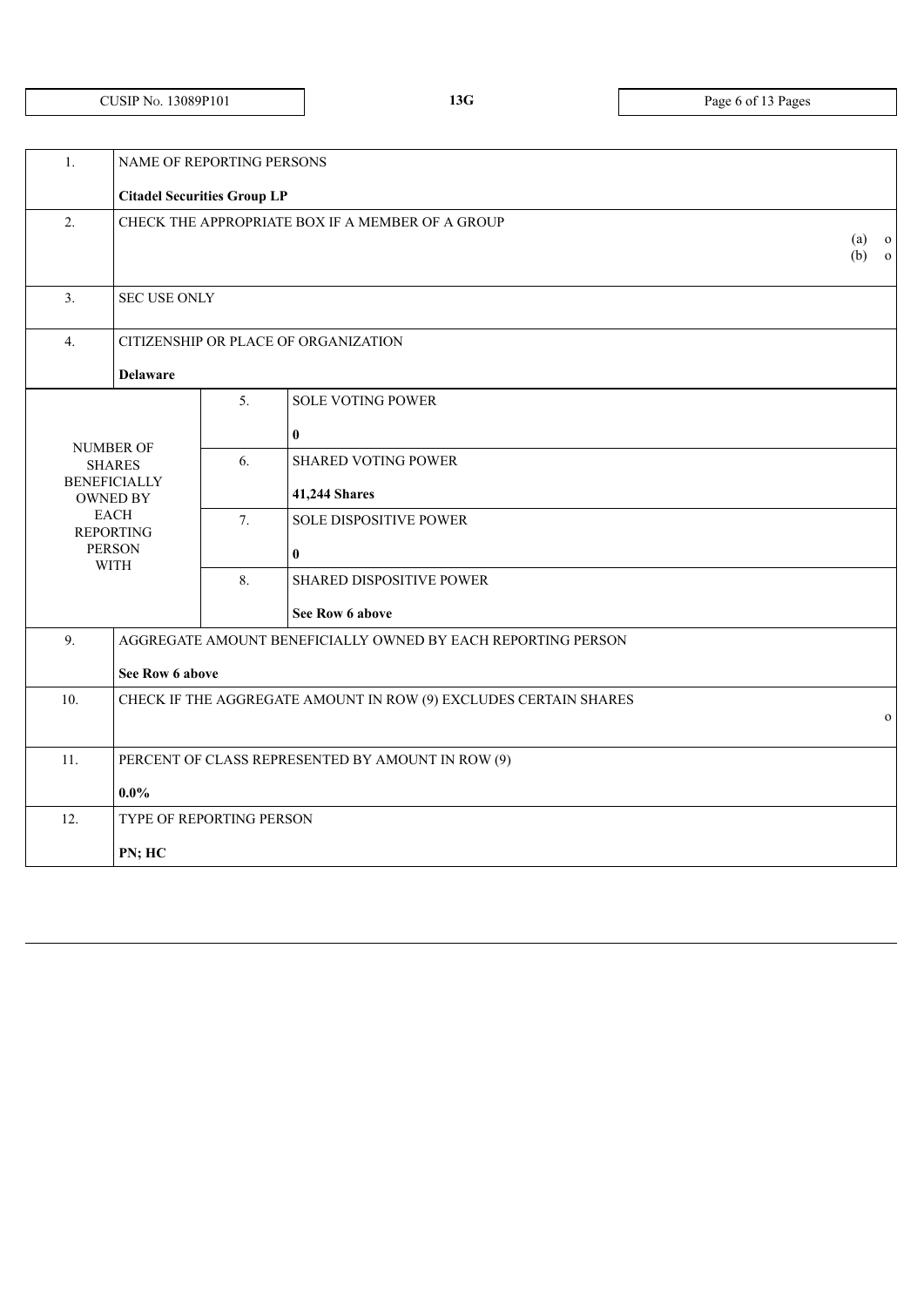|  | CUSIP No. 13089P101 |
|--|---------------------|
|--|---------------------|

**13G** Page 7 of 13 Pages

| 1.                                                                 | NAME OF REPORTING PERSONS                         |                    |                                                                  |              |  |  |
|--------------------------------------------------------------------|---------------------------------------------------|--------------------|------------------------------------------------------------------|--------------|--|--|
|                                                                    | <b>Citadel Securities GP LLC</b>                  |                    |                                                                  |              |  |  |
| 2.                                                                 | CHECK THE APPROPRIATE BOX IF A MEMBER OF A GROUP  | $(a)$ o<br>$(b)$ o |                                                                  |              |  |  |
| 3.                                                                 | <b>SEC USE ONLY</b>                               |                    |                                                                  |              |  |  |
| 4.                                                                 |                                                   |                    | CITIZENSHIP OR PLACE OF ORGANIZATION                             |              |  |  |
|                                                                    | <b>Delaware</b>                                   |                    |                                                                  |              |  |  |
|                                                                    |                                                   | 5.                 | <b>SOLE VOTING POWER</b>                                         |              |  |  |
|                                                                    |                                                   |                    | $\bf{0}$                                                         |              |  |  |
|                                                                    | <b>NUMBER OF</b><br><b>SHARES</b>                 | 6.                 | <b>SHARED VOTING POWER</b>                                       |              |  |  |
|                                                                    | <b>BENEFICIALLY</b><br><b>OWNED BY</b>            |                    | 41,244 Shares                                                    |              |  |  |
|                                                                    | <b>EACH</b><br><b>REPORTING</b>                   | 7.                 | <b>SOLE DISPOSITIVE POWER</b>                                    |              |  |  |
|                                                                    | <b>PERSON</b>                                     |                    | $\bf{0}$                                                         |              |  |  |
|                                                                    | <b>WITH</b>                                       | 8.                 | <b>SHARED DISPOSITIVE POWER</b>                                  |              |  |  |
|                                                                    |                                                   |                    | See Row 6 above                                                  |              |  |  |
| 9.<br>AGGREGATE AMOUNT BENEFICIALLY OWNED BY EACH REPORTING PERSON |                                                   |                    |                                                                  |              |  |  |
|                                                                    | See Row 6 above                                   |                    |                                                                  |              |  |  |
| 10.                                                                |                                                   |                    | CHECK IF THE AGGREGATE AMOUNT IN ROW (9) EXCLUDES CERTAIN SHARES |              |  |  |
|                                                                    |                                                   |                    |                                                                  | $\mathbf{O}$ |  |  |
| 11.                                                                | PERCENT OF CLASS REPRESENTED BY AMOUNT IN ROW (9) |                    |                                                                  |              |  |  |
|                                                                    | $0.0\%$                                           |                    |                                                                  |              |  |  |
| 12.                                                                | TYPE OF REPORTING PERSON                          |                    |                                                                  |              |  |  |
| <b>OO; HC</b>                                                      |                                                   |                    |                                                                  |              |  |  |
|                                                                    |                                                   |                    |                                                                  |              |  |  |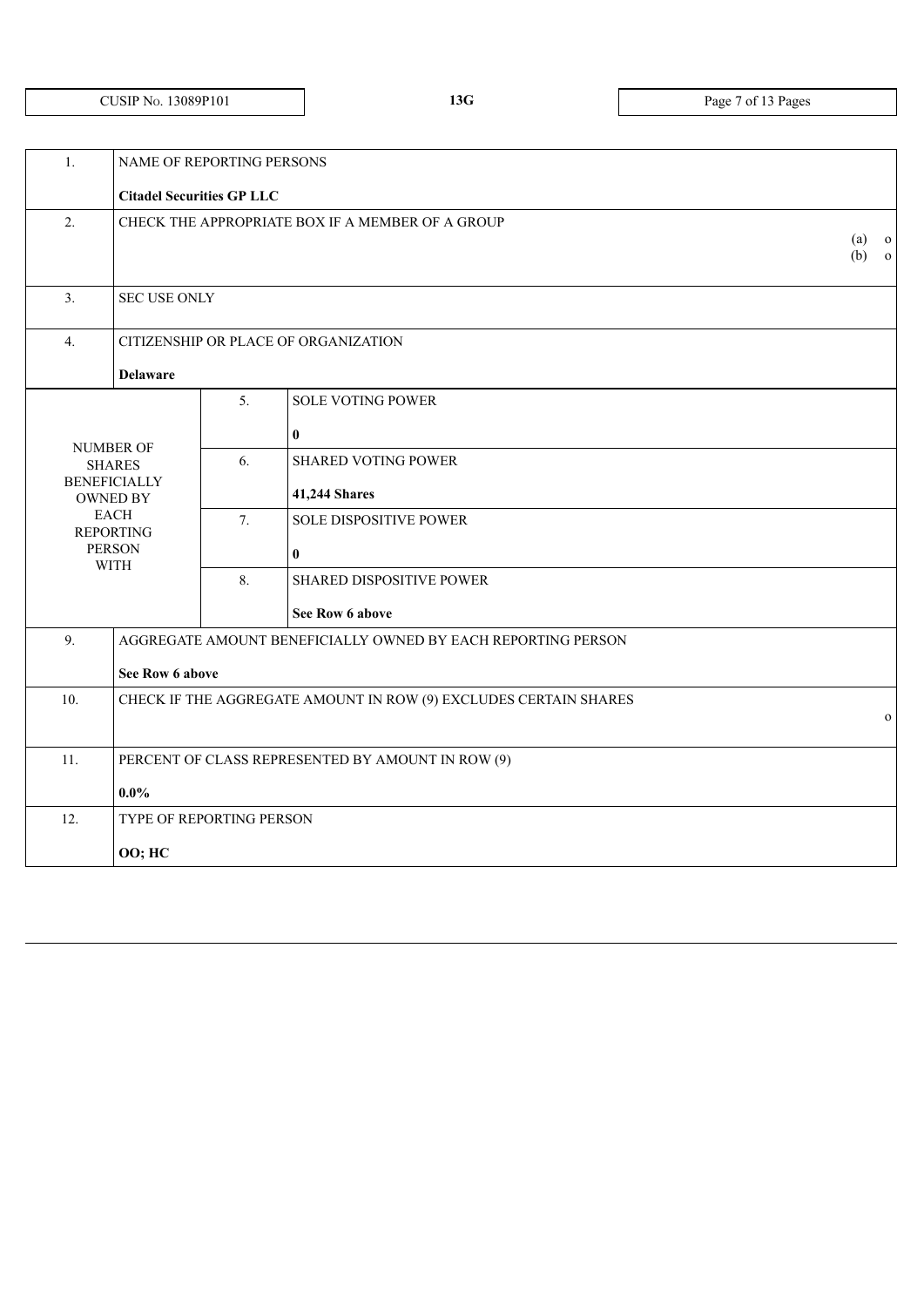# CUSIP NO. 13089P101 **13G** Page 8 of 13 Pages

| 1.  | NAME OF REPORTING PERSONS                                                        |    |                                                              |  |  |
|-----|----------------------------------------------------------------------------------|----|--------------------------------------------------------------|--|--|
|     | <b>Kenneth Griffin</b>                                                           |    |                                                              |  |  |
| 2.  | CHECK THE APPROPRIATE BOX IF A MEMBER OF A GROUP                                 |    |                                                              |  |  |
| 3.  | <b>SEC USE ONLY</b>                                                              |    |                                                              |  |  |
| 4.  |                                                                                  |    | CITIZENSHIP OR PLACE OF ORGANIZATION                         |  |  |
|     | <b>U.S. Citizen</b>                                                              |    |                                                              |  |  |
|     |                                                                                  |    | <b>SOLE VOTING POWER</b><br>$\bf{0}$                         |  |  |
|     | NUMBER OF<br><b>SHARES</b><br><b>BENEFICIALLY</b><br><b>OWNED BY</b>             | 6. | <b>SHARED VOTING POWER</b><br>5,035,077 Shares               |  |  |
|     | <b>EACH</b><br><b>REPORTING</b><br><b>PERSON</b>                                 | 7. | <b>SOLE DISPOSITIVE POWER</b><br>$\boldsymbol{0}$            |  |  |
|     | <b>WITH</b>                                                                      | 8. | <b>SHARED DISPOSITIVE POWER</b>                              |  |  |
|     |                                                                                  |    | See Row 6 above                                              |  |  |
| 9.  |                                                                                  |    | AGGREGATE AMOUNT BENEFICIALLY OWNED BY EACH REPORTING PERSON |  |  |
|     | See Row 6 above                                                                  |    |                                                              |  |  |
| 10. | CHECK IF THE AGGREGATE AMOUNT IN ROW (9) EXCLUDES CERTAIN SHARES<br>$\mathbf{O}$ |    |                                                              |  |  |
| 11. | PERCENT OF CLASS REPRESENTED BY AMOUNT IN ROW (9)                                |    |                                                              |  |  |
|     | 5.4%                                                                             |    |                                                              |  |  |
| 12. | TYPE OF REPORTING PERSON                                                         |    |                                                              |  |  |
|     | IN; HC                                                                           |    |                                                              |  |  |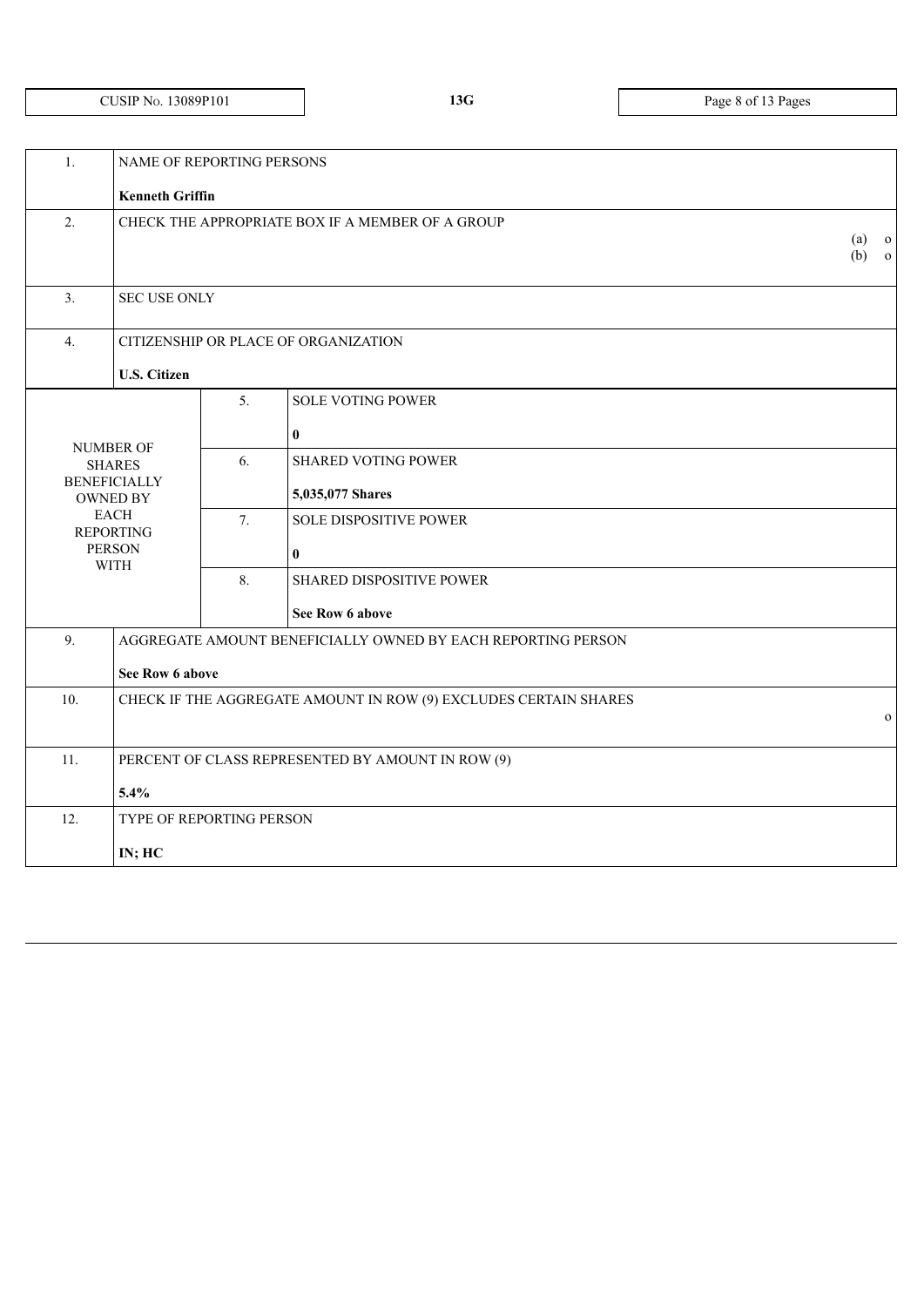CUSIP NO. 13089P101 **13G** Page 9 of 13 Pages

#### **Item 1(a). Name of Issuer:**

Calithera Biosciences, Inc.

#### **Item 1(b). Address of Issuer's Principal Executive Offices:**

343 Oyster Point Blvd., Suite 200, South San Francisco, CA 94080

#### **Item 2(a). Name of Person Filing:**

This Schedule 13G is being jointly filed by Citadel Advisors LLC ("Citadel Advisors"), Citadel Advisors Holdings LP ("CAH"), Citadel GP LLC ("CGP"), Citadel Securities LLC ("Citadel Securities"), Citadel Securities Group LP ("CALC4"), Citadel Securities GP LLC ("CSGP") and Mr. Kenneth Griffin (collectively with Citadel Advisors, CAH, CGP, Citadel Securities, CALC4 and CSGP, the "Reporting Persons") with respect to the Shares of the above-named issuer owned by Citadel Multi-Strategy Equities Master Fund Ltd., a Cayman Islands company ("CM"), Citadel Securities and CRBU Holdings LLC, a Delaware limited liability company ("CRBH"). Such owned Shares may include other instruments exercisable for or convertible into Shares.

Citadel Advisors is the portfolio manager for and CM. CAH is the sole member of Citadel Advisors. CGP is the general partner of CAH. CALC4 is the non-member manager of Citadel Securities and CRBH. CSGP is the general partner of CALC4. Mr. Griffin is the President and Chief Executive Officer of CGP, and owns a controlling interest in CGP and CSGP.

The filing of this statement shall not be construed as an admission that any of the Reporting Persons is the beneficial owner of any securities covered by the statement other than the securities actually owned by such person (if any).

### **Item 2(b). Address of Principal Business Office or, if none, Residence:**

The address of the principal business office of each of the Reporting Persons is 131 S. Dearborn Street, 32nd Floor, Chicago, Illinois 60603.

#### **Item 2(c). Citizenship:**

Each of Citadel Advisors, CGP, Citadel Securities and CSGP is organized as a limited liability company under the laws of the State of Delaware. Each of CALC4 and CAH is organized as a limited partnership under the laws of the State of Delaware. Mr. Griffin is a U.S. citizen.

#### **Item 2(d). Title of Class of Securities:**

Common Stock, par value \$0.0001 per share

**Item 2(e). CUSIP Number:**

13089P101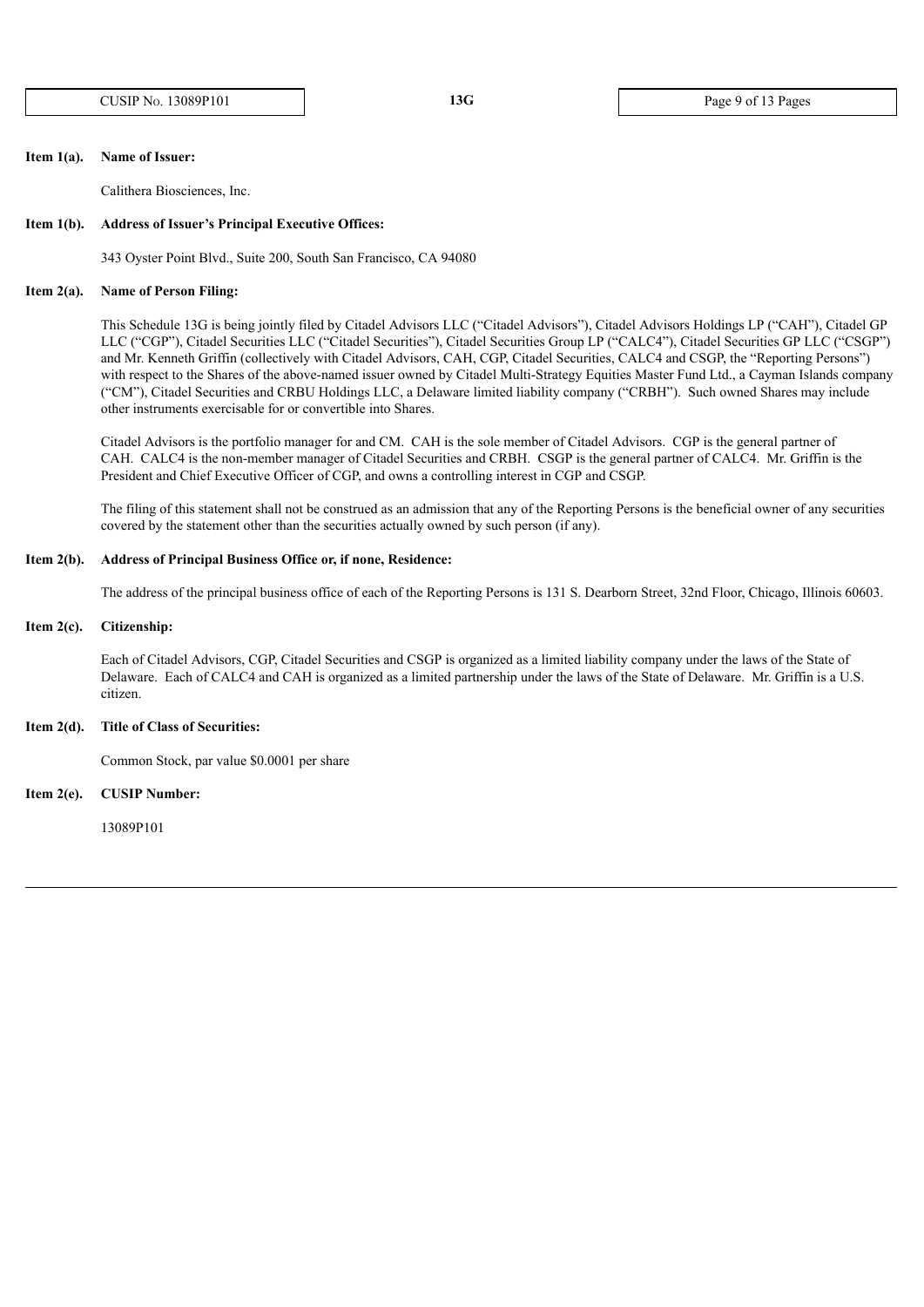# Item 3. If this statement is filed pursuant to §§ 240.13d-1(b), or 240.13d-2(b) or (c), check whether the person filing is a:

- (a)  $\Box$  Broker or dealer registered under Section 15 of the Act (15 U.S.C. 780);
- (b)  $\Box$  Bank as defined in Section 3(a)(6) of the Act (15 U.S.C. 78c);
- (c)  $\Box$  Insurance company as defined in Section 3(a)(19) of the Act (15 U.S.C. 78c);
- (d) ☐ Investment company registered under Section 8 of the Investment Company Act of 1940 (15 U.S.C. 80a-8);
- (e)  $\Box$  An investment adviser in accordance with § 240.13d-1(b)(1)(ii)(E);
- (f)  $\Box$  An employee benefit plan or endowment fund in accordance with § 240.13d-1(b)(1)(ii)(F);
- (g)  $\Box$  A parent holding company or control person in accordance with § 240.13d-1(b)(1)(ii)(G);
- (h)  $\Box$  A savings association as defined in Section 3(b) of the Federal Deposit Insurance Act (12 U.S.C. 1813);<br>(i)  $\Box$  A church plan that is excluded from the definition of an investment company under Section 3(c)(14)
- (i)  $\Box$  A church plan that is excluded from the definition of an investment company under Section 3(c)(14) of the Investment Company Act (15 U.S.C. 80a-3);
- (j)  $\Box$  A non-U.S. institution in accordance with § 240.13d-1(b)(1)(ii)(J);
- (k)  $\Box$  Group, in accordance with § 240.13d-1(b)(1)(ii)(K).

If filing as a non-U.S. institution in accordance with § 240.13d-1(b)(1)(ii)(J), please specify the type of institution:

# **Item 4. Ownership:**

- A. Citadel Advisors LLC, Citadel Advisors Holdings LP and Citadel GP LLC
	- (a) Each of Citadel Advisors LLC, Citadel Advisors Holdings LP and Citadel GP LLC may be deemed to beneficially own 4,993,833 Shares.
	- (b) The number of Shares that each of Citadel Advisors LLC, Citadel Advisors Holdings LP and Citadel GP LLC may be deemed to beneficially own constitutes 5.3% of the Shares outstanding.
	- (c) Number of Shares as to which such person has:
		- (i) sole power to vote or to direct the vote: 0
		- (ii) shared power to vote or to direct the vote: 4,993,833
		- (iii) sole power to dispose or to direct the disposition of: 0
		- (iv) shared power to dispose or to direct the disposition of: 4,993,833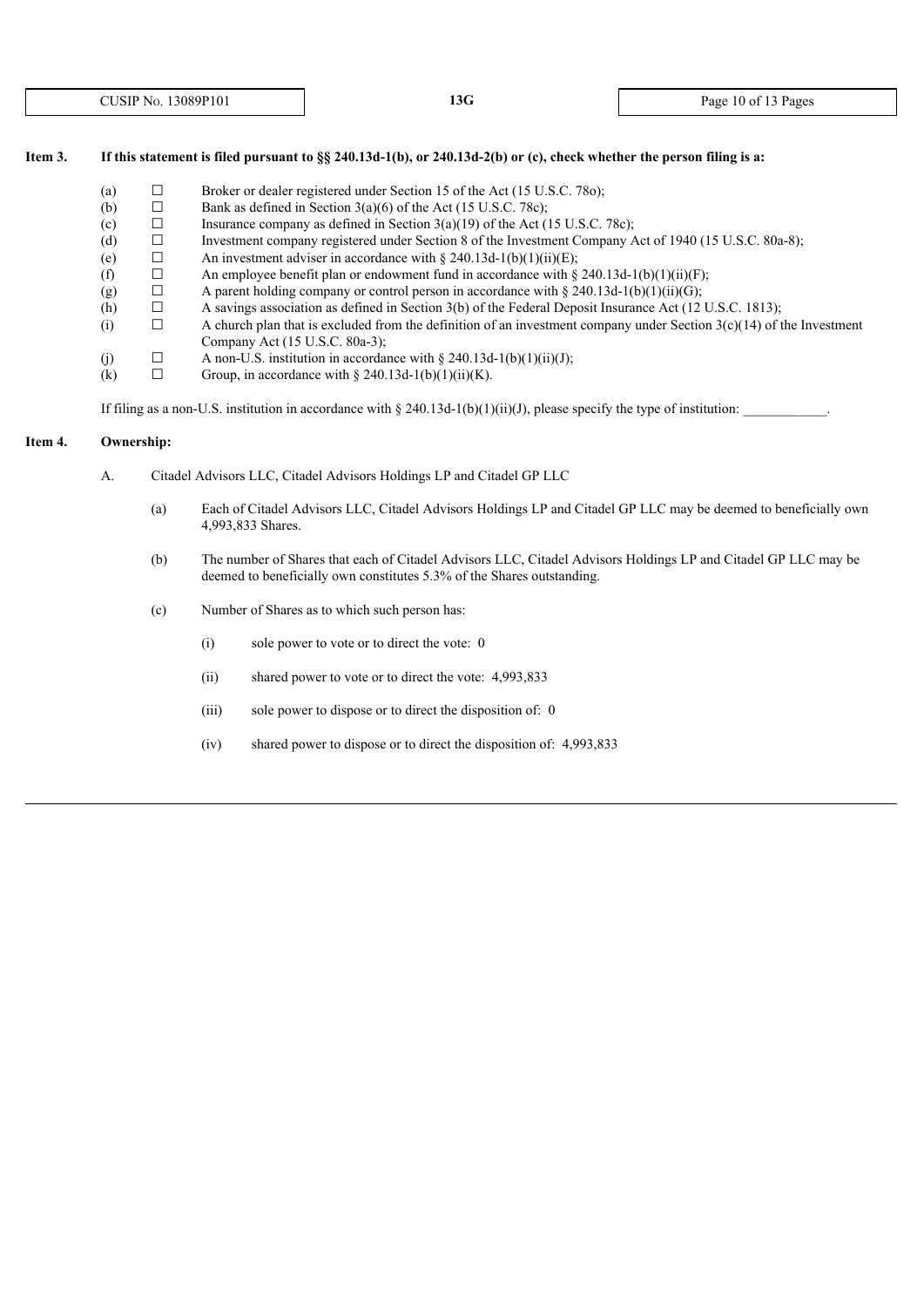- B. Citadel Securities LLC
	- (a) Citadel Securities LLC may be deemed to beneficially own 40,814 Shares.
	- (b) The number of Shares that Citadel Securities LLC may be deemed to beneficially own constitutes 0.0% of the Shares outstanding.
	- (c) Number of shares of Shares as to which such person has:
		- (i) sole power to vote or to direct the vote: 0
		- (ii) shared power to vote or to direct the vote: 40,814
		- (iii) sole power to dispose or to direct the disposition of: 0
		- (iv) shared power to dispose or to direct the disposition of: 40,814
- C. Citadel Securities Group LP and Citadel Securities GP LLC
	- (a) Each of Citadel Securities Group LP and Citadel Securities GP LLC may be deemed to beneficially own 41,244 Shares.
	- (b) The number of Shares that each of Citadel Securities Group LP and Citadel Securities GP LLC may be deemed to beneficially own constitutes 0.0% of the Shares outstanding.
	- (c) Number of Shares as to which such person has:
		- (i) sole power to vote or to direct the vote: 0
		- (ii) shared power to vote or to direct the vote: 41,244
		- (iii) sole power to dispose or to direct the disposition of: 0
		- (iv) shared power to dispose or to direct the disposition of: 41,244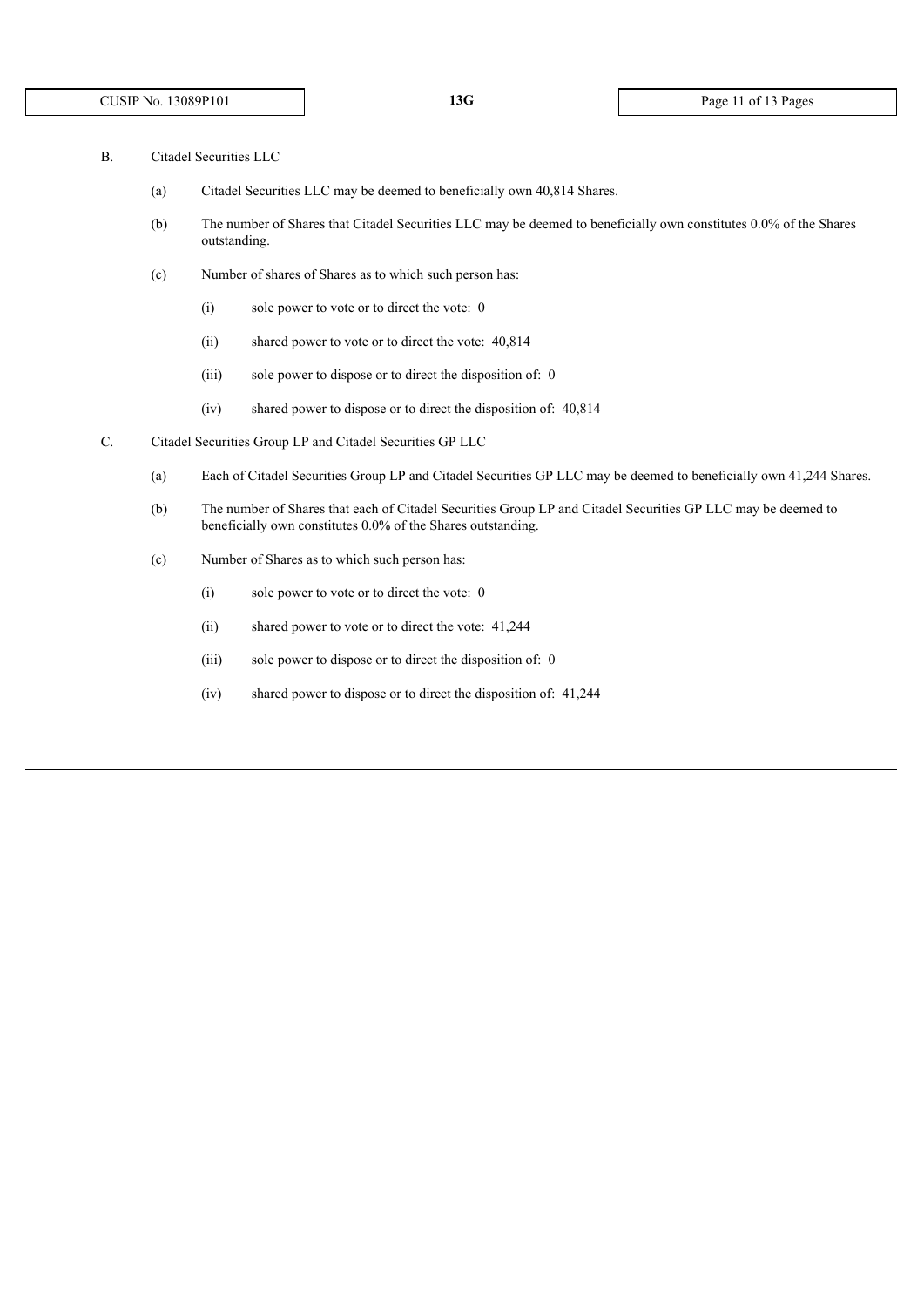- (a) Mr. Griffin may be deemed to beneficially own 5,035,077 Shares.
- (b) The number of Shares that Mr. Griffin may be deemed to beneficially own constitutes 5.4% of the Shares outstanding.
- (c) Number of Shares as to which such person has:
	- (i) sole power to vote or to direct the vote: 0
	- (ii) shared power to vote or to direct the vote: 5,035,077
	- (iii) sole power to dispose or to direct the disposition of: 0
	- (iv) shared power to dispose or to direct the disposition of: 5,035,077

### **Item 5. Ownership of Five Percent or Less of a Class:**

If this statement is being filed to report the fact that as of the date hereof the reporting person has ceased to be the beneficial owner of more than 5 percent of the class of securities, check the following. o

#### **Item 6. Ownership of More Than Five Percent on Behalf of Another Person:**

Not Applicable

Item 7. Identification and Classification of the Subsidiary Which Acquired the Security Being Reported on By the Parent Holding Company:

Not Applicable

#### **Item 8. Identification and Classification of Members of the Group:**

Not Applicable

**Item 9. Notice of Dissolution of Group:**

Not Applicable

# **Item 10. Certifications:**

By signing below I certify that, to the best of my knowledge and belief, the securities referred to above were not acquired and are not held for the purpose of or with the effect of changing or influencing the control of the issuer of the securities and were not acquired and are not held in connection with or as a participant in any transaction having that purpose or effect.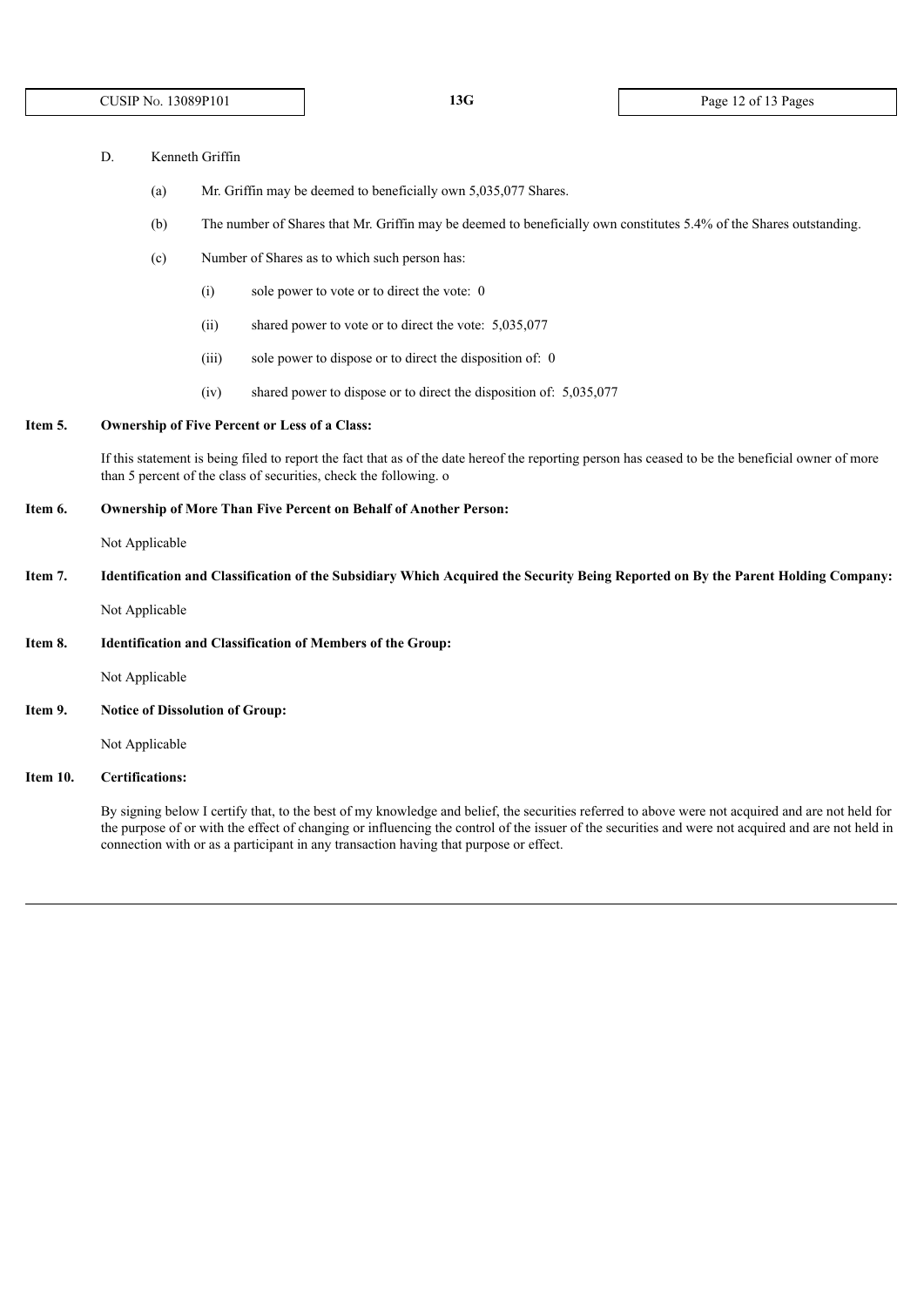#### **SIGNATURE**

After reasonable inquiry and to the best of its knowledge and belief, the undersigned certify that the information set forth in this statement is true, complete and correct.

Dated April 11, 2022.

By: /s/ Guy Miller By: /s/ Sean McHugh

# **CITADEL SECURITIES GROUP LP CITADEL ADVISORS HOLDINGS LP**

By: /s/ Guy Miller By: /s/ Sean McHugh

# **CITADEL SECURITIES GP LLC CITADEL GP LLC**

By: /s/ Guy Miller By: /s/ Sean McHugh

# **CITADEL SECURITIES LLC CITADEL ADVISORS LLC**

Guy Miller, Authorized Signatory Sean McHugh, Authorized Signatory

Guy Miller, Authorized Signatory Sean McHugh, Authorized Signatory

Guy Miller, Authorized Signatory Sean McHugh, Authorized Signatory

## **KENNETH GRIFFIN**

By: /s/ Sean McHugh Sean McHugh, attorney-in-fact\*

<sup>\*</sup> Sean McHugh is signing on behalf of Kenneth Griffin as attorney-in-fact pursuant to a power of attorney previously filed with the Securities and Exchange Commission, and hereby incorporated by reference herein. The power of attorney was filed as an attachment to a filing by Citadel Advisors LLC on Schedule 13G for Gores Holdings VIII, Inc. on March 18, 2022.